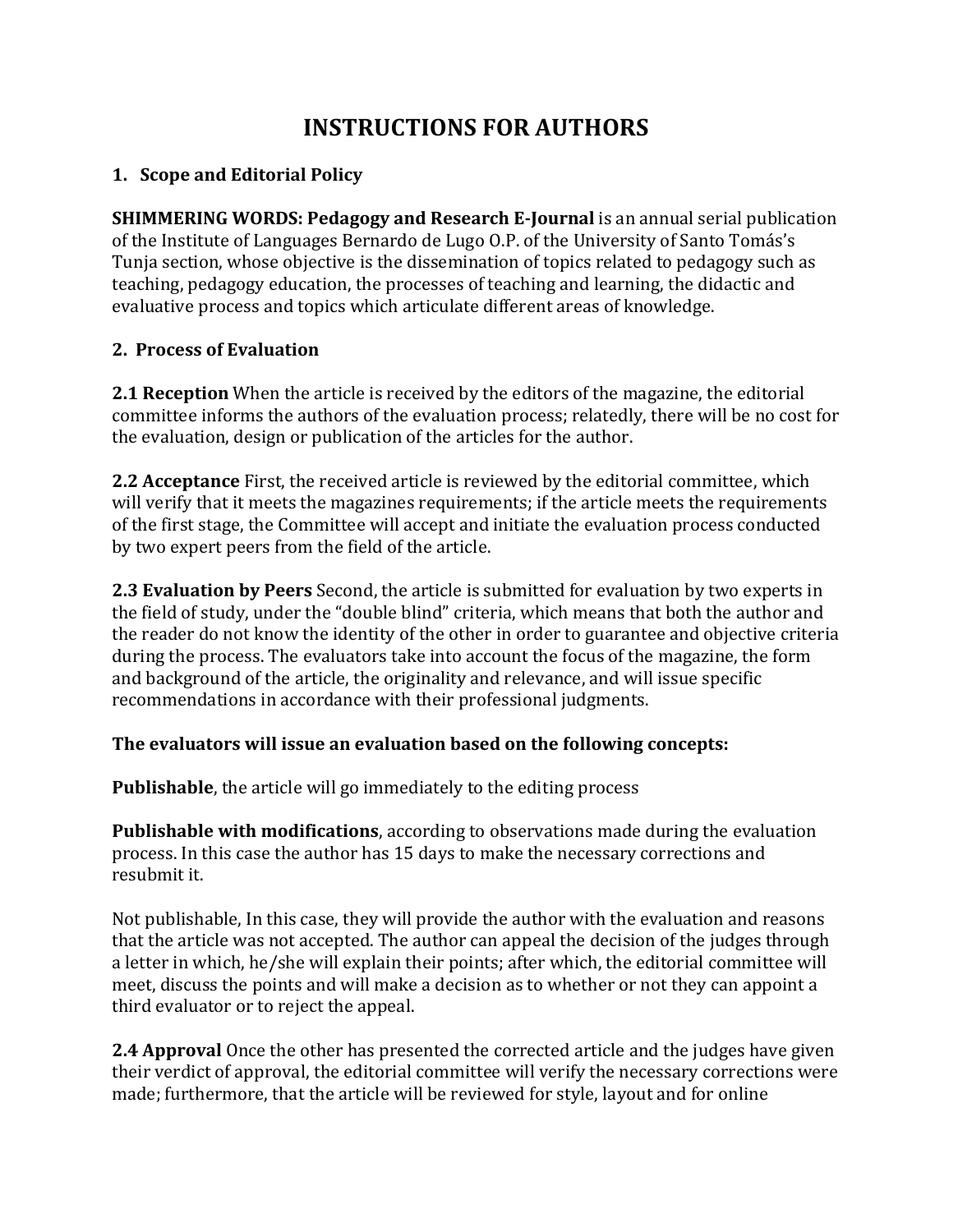publication to the University's magazine page. During the style correction, the author will be told the proposed corrections and approve them prior to publication.

# **3. General Criteria for the Articles**

### **3.1 Research Articles**

These articles are the result of a finished investigation, they contain relevant aspects such as: abstract, key words (5), introduction, problem being studied, justification, objectives, questions of the study or hypothesis, theoretical framework, methodology, development, results, bibliography and other aspects that are considered important to the field of study.

### **3.2 Reflection Articles**

These articles contain an analysis of specific topics related with teaching and learning practices in diverse areas of knowledge, pedagogic reflection, literary analysis, studies about translation, analysis of pedagogic theories and problems in the field of education.

# **3.3 Articles on Classroom Research**

These articles relate successful pedagogic experiences in the educational environment, expose problems and student and professor perceptions about topics addressed in the classroom, therefore, students and professors together, can write this type of article.

### **4. Specific Characteristics of the Articles**

# **4.1 The authors of the Magazine Shimmering Words: Pedagogy and Research E -**

**Journal** are teachers and expert researchers in some field of education and pedagogy, students accompanied by professors, philosophers, pedagogues, writers, psychologists, psychopedagogues; as well as professionals from different areas dedicated to education such as lawyers, singers, business managers, engineers, architects, doctors, biologists among others.

**4.2 Languages** The Magazine receives articles in English, French, German, Italian and Spanish.

**4.3** The articles should be between 15 and 22 pages with a maximum of 5000 words, with 1.5 spacing, arial font, 3 cm margin; they must be on letter paper (21.59 cm x 27.94 cm (8  $1/2$ " x  $11$ ")

**4.4 Bibliographies,** at the beginning of the articles, there should be a summary of the authors biography of no more than 50 words, including full name, professional training, research experience, institutional affiliations, field of study and email.

**4.5 Abstract and Key Words,** all articles should contain an abstract or summary, no less than 100 words, written in the language of the article, and in Spanish and English; five key words, in the same languages of the abstract, and they should describe the essence of the articles theme.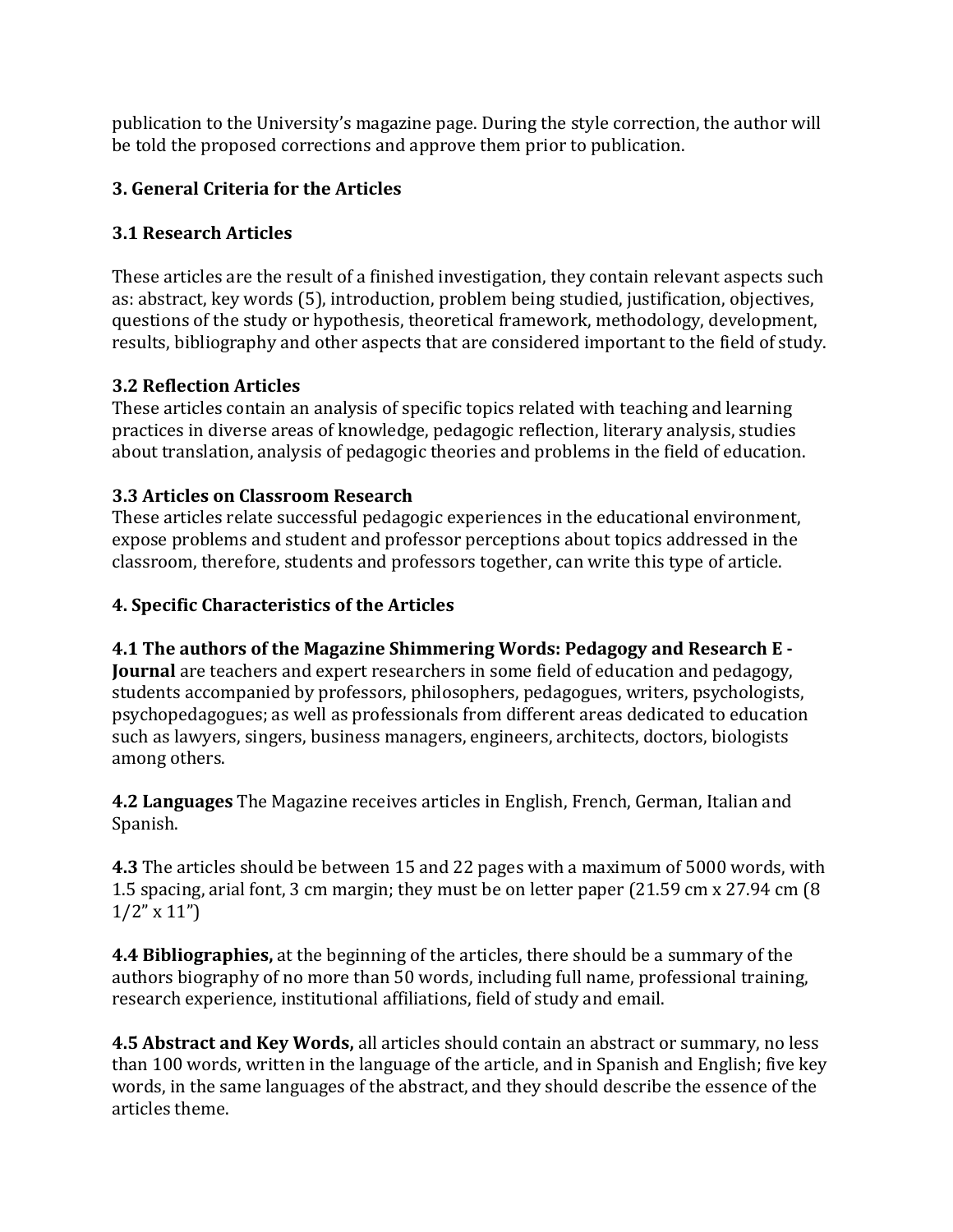**4.6 Images.** Photographs, illustrations and graphics should be sent as independent files as jpg or tif, numbered and indicated in part of the text with which they should be included, they should have excelled resolution, each one with its respective footer describing its origin.

**4.7** In case the article involves third person opinions, it should state with authorization; in the case of students who participate in the development of the research, do not mention their names, refer to them as student 1 (S1), student 2 (S2), etcetera.

**4.8 Citation and Bibliography.** The citations inside the text, as in the bibliography should strictly follow the guidelines of APA's Sixth Edition, below are some examples:

# **Textual Citation**

- **When the citations are less than 40 words** written within the text, in quotes, the last name of the author and the publication year of the article at the beginning of the citation, and finish with the page number:
- Likewise, Schneider (2005) asserts about it: "Most stereotypes have both positive and negative features, and these may vary in terms of how tenaciously they are held and how likely they are to be developed for a given target. Different parts of the stereotypes are likely to be salient in different contexts" (p. 556)
- When articles have 40 words or more, write the text separately, with indentation, without quotation marks and without italics. At the end of the citation, within parenthesis, write the last name of the author, year and page number, separated by commas:
- Bringing authentic materials into the classroom can be motivating for the students, as it adds a real-life element to the student's learning experience. Authentic materials is significant since it increases students' motivation for learning, makes the learner be exposed to the "real" language. (Tamo, 2009, p. 75)
- **A paraphrased citation** uses the ideas of the author, but in the words of the writer, within the text:

Hattie and Timperley (2007) maintain that an ideal learning environment occurs when both teacher and student work together to overcome learning difficulties

• **When there are two authors** their last names should be separated by 'y' in Spanish, or by "&" if in English.

According to Rothbauer & Paulette (2008), triangulation is seen as a research strategy that can reduce deficiencies caused by using only one method of inquiry.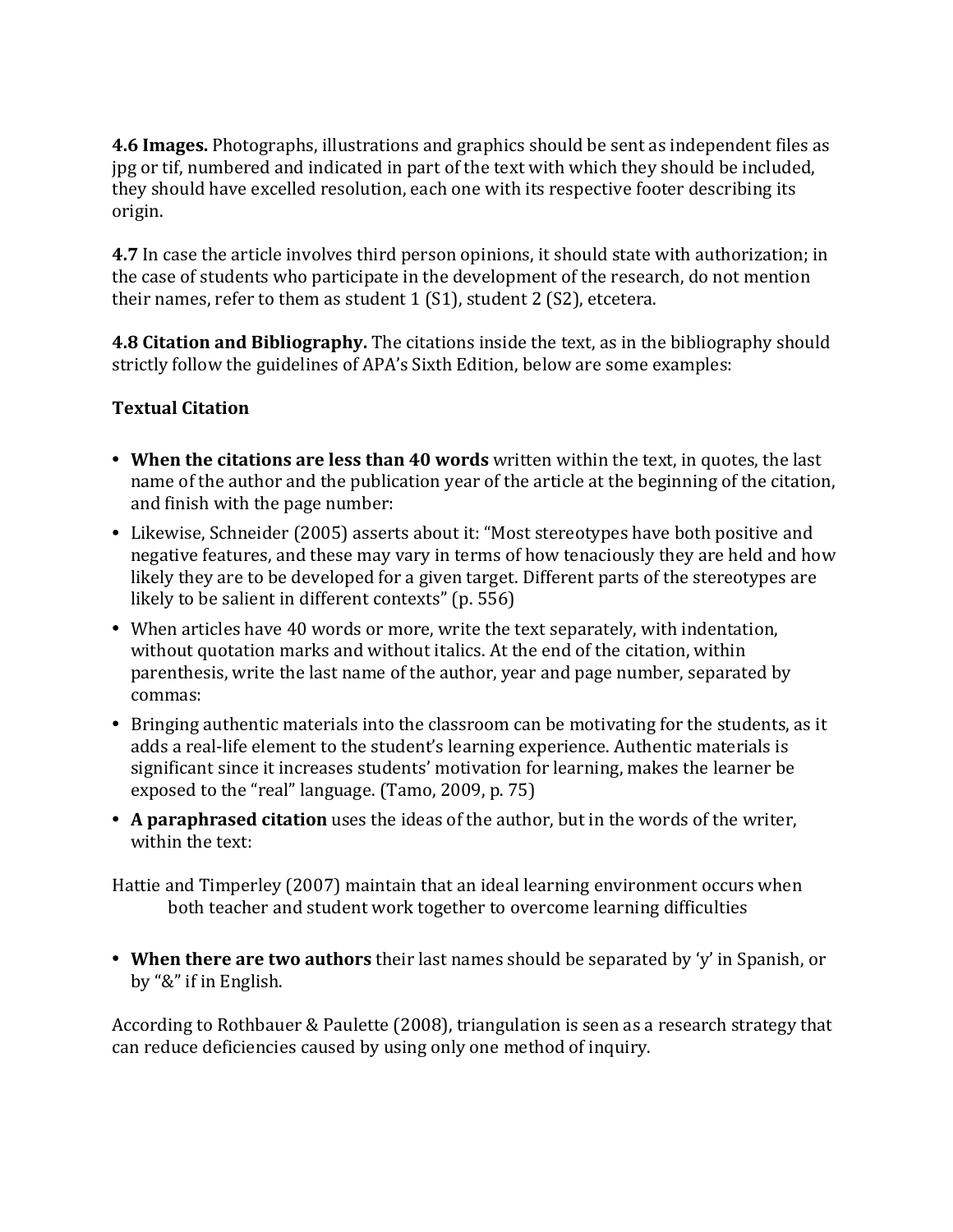• **Citations with three to five authors**, the first time that you cite the article indicate the last names of tall the authors. Later cite only the first and add et al, followed by a period (et al.).

 -Reimers, Mckemmish, McKenzie & Mark (2009) argued that i could be avoided through time

 ….(…) Reimers et al. (2009) thinks that it is very important to analyze the results before giving explanations.

• **A citation with six of more** authors is cited with the last name of the first author followed by at al, from the first citation

-Buitrago et al. (2010) points out that the microorganisms are part of the life evolution. (…) - (…), besides it is part of the study of reproduction and changes. (Buitrago, et al., 2010).

### **Other types of Citations**

**Corporate Author.** In the case of corporate authors put the name of the organization in place of a last name. The first time you cite the complete name and in parenthesis indicate the acronym. From that point forward, cite only the acronym.

The United Nations (UN, 2004)… the UN (2004) affirmed that…

Anonymous Author. When the author is anonymous, cite the first words of the title of the work and the year of publication. If the text is an article, chapter of a book or web page, write the words of the title between double quotations:

The report shows that the level of primary students has increased significantly, relative to the previous year. ("Annual Report," 2015)

**Citation of a Citation**. This occurs whe you have access to a source of information through another. For example, if you are reading a book by David Nunan and the book cites an opinion by Brown H.D., cite:

Brown (as cited by Nunan, 2003) thinks that the learning of a language (…)

**Citation of a publication without a date.** In the event that the text does not indicate its date of publication, you must put the acronym "n.d" that indicates without date.

Barnett (s.f) says that knowledge acquisition is relevant in early ages.

**Direct Citation of material without pagination**. When the text does not include page numbers, you should put the number of the paragraph from which you are citing, accompanied by the abbreviation "par…"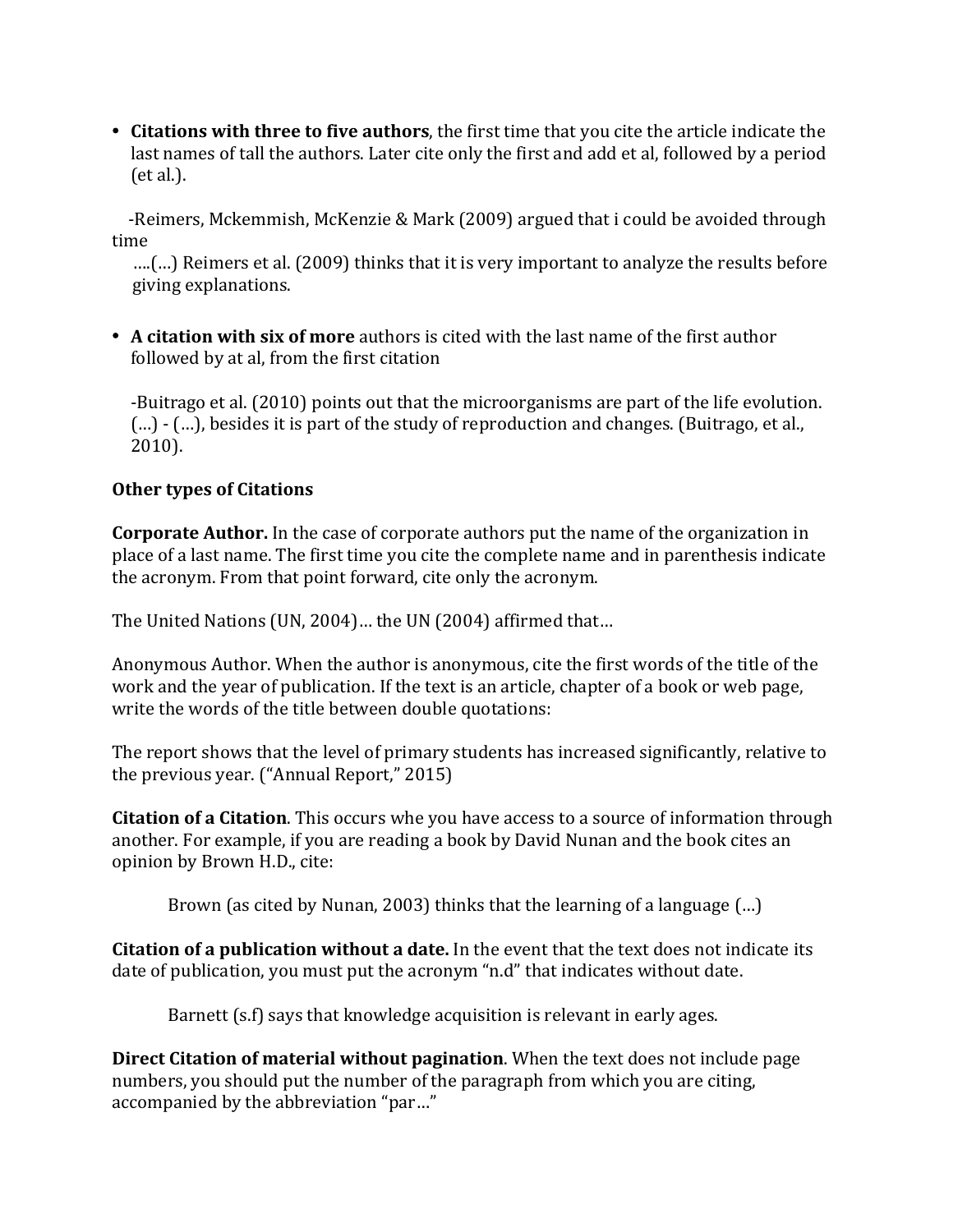Suggests a new "mark of reference that indicates the characteristics of learning" (Supplee, 2015, par. 5).

#### **Books**

#### **Book with Author.**

Brown, G. (2001). Teaching the spoken language. Cambridge: Cambridge University Press.

**Books with Editor.** Last name, A. A. (Ed.). (Year). Title. City, Country: Editorial.

Bandura, A. J. (1986). Social Foundations of Thought and Action: A Social Cognitive: Paris, France: Editorial Katsos

#### **Electronic Books.**

**Online.** Last Name, J.J. (Year). Title. Retrieved from **[http://www.xxxxxx.xxx](http://www.xxxxxx.xxx/)**

Hubbard M., (1993). Stages to systematize information. Retrieved from **[http://www.nefstem.org/concept\\_card.htm](http://www.nefstem.org/concept_card.htm)**.

**DOI (Digital Object Identifier)**. Last Name, A. A. (Year). Title. DOI: xx.xxxxxxxx

McKay, S. C. (2002). Teaching English as an international language. Doi: 20.1007/265-3-321-444889-8

#### **Book Chapter**

Reference a chapter of a book when the book has an editor, meaning, that the book consists of chapters by different authors.

Last name, A. A., and last name, B.B. (Year). Title of the chapter or the cover. In A.A. Last Name. (Ed.), Title of the book (pp. xx-xx). City, Country: Editorial

Molina, V. (2008). "…it is that the students do not read or write": The Challenge of the lecture and the writings in the Pontificia Universidad Javeriana de Cali. En H.

Mondragón (Ed.), Leer, comprender, debatir, escribir. The writing of scientific articles by university professors (pp. 53-62). Cali, Valle del Cauca: Sello Editorial Javeriano.

#### **Periodicals (Journals)**

#### **Scientific Articles**

Buther G. (2013). Discipline-specific versus genetic academic literacy invervention for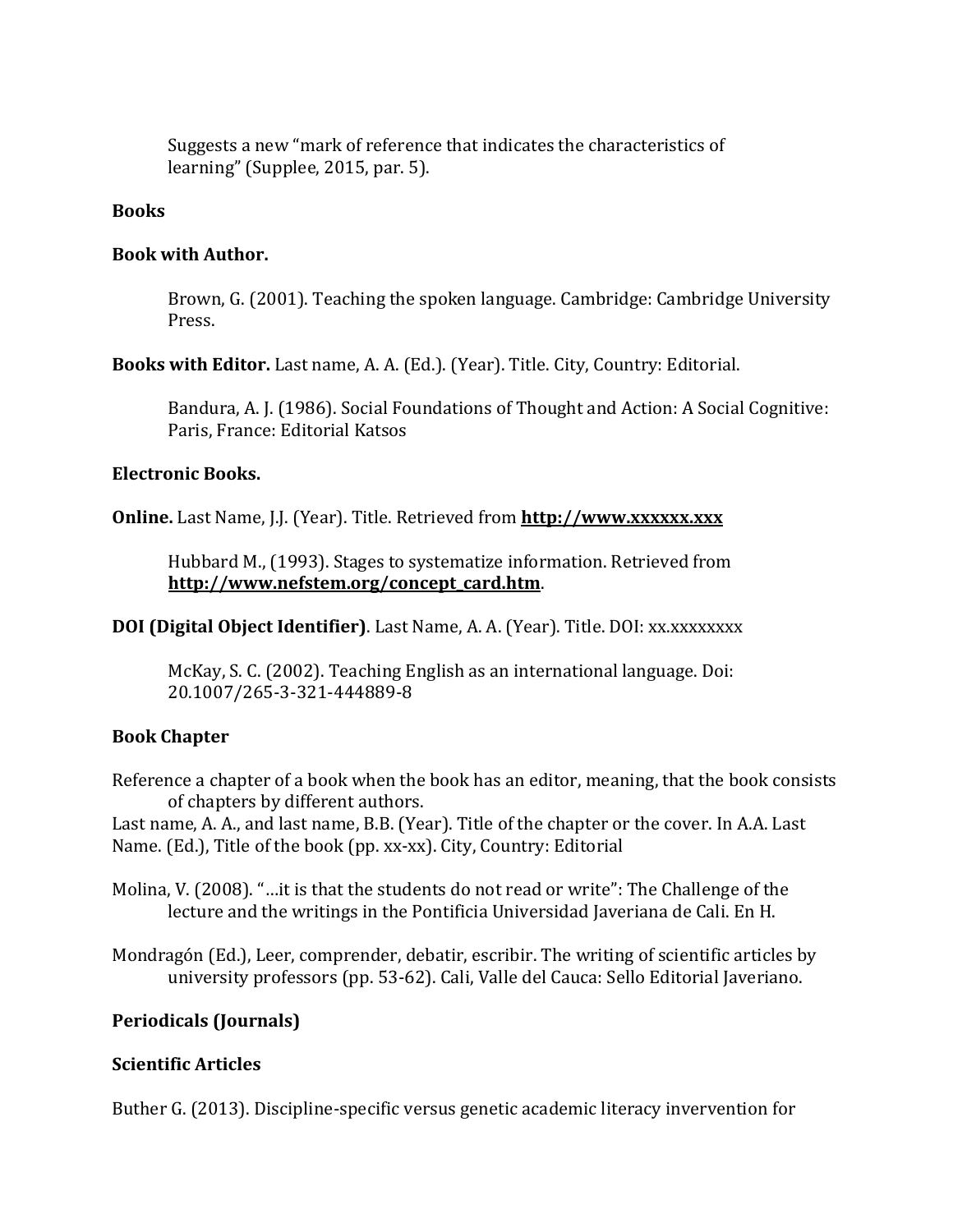university education: An issue of impact?. *Journal of Language Teaching,* 47 (2), 71-88 North - West University. Retrieved from:

### **Articles with DOI**

Huda, M. (2017). The use of authentic materials in teaching English: Indonesia teachers' perspective in EFL classes. *People: International journal of social science*. Doi: 2017.32.19071927.

# **Online Articles**

Xhaferi, B. (2010). Teaching and Learning ESP Vocabulary. Revista de Lenguas para Fines Específicos. p. 229-255. Macedonia: South East European University. Retrieved from: file:///C:/Users/USUARIO/Downloads/ DialnetTeachingAndLearnigESPVocabulary-3410918.pdf

# **Other Publications**

Ceballos, M. (2013). Bilingüismo, una ventaja para explorar en Colombia. *Empleos, El Tiempo.* dición # 193, pp. 10.

# **Reports:**

Ministerio de Educación Nacional (2005). Informe deserción estudiantil Costa Atlántica. Recuperado de http://www.minproteccionsocial.gov.co/

# **Symposiums and Conferences**

Daza, M., y Ardila, L. (Julio de 2014). El bilingüismo en Colombia. En Lombardía (Presidencia), Análisis epistemológico en el contexto latinoamericano. V Congreso Internacional de Lenguas Extranjeras, Cali, Colombia.

Thesis and Graded Works:

Avellaneda, J, y Calderón, C. (2012). Educación y cultura Latinoamericana en el contexto de Emancipación (tesis de pregrado). Universidad del Tolima, Ibagué, Colombia.

# **5. Submissions**

Articles should be sent by email to: :gladis.arias01@usantoto.edu.co and [eliana.roberto@usantoto.edu.co,](mailto:eliana.roberto@usantoto.edu.co) the articles must be completely original and should not have been sent simultaneously to other magazines or sources, during the review process of Shimmering Words: Pedagogy & Research E-Journal 6. Ethical Considerations

# **6.1 Considerations for Authors**